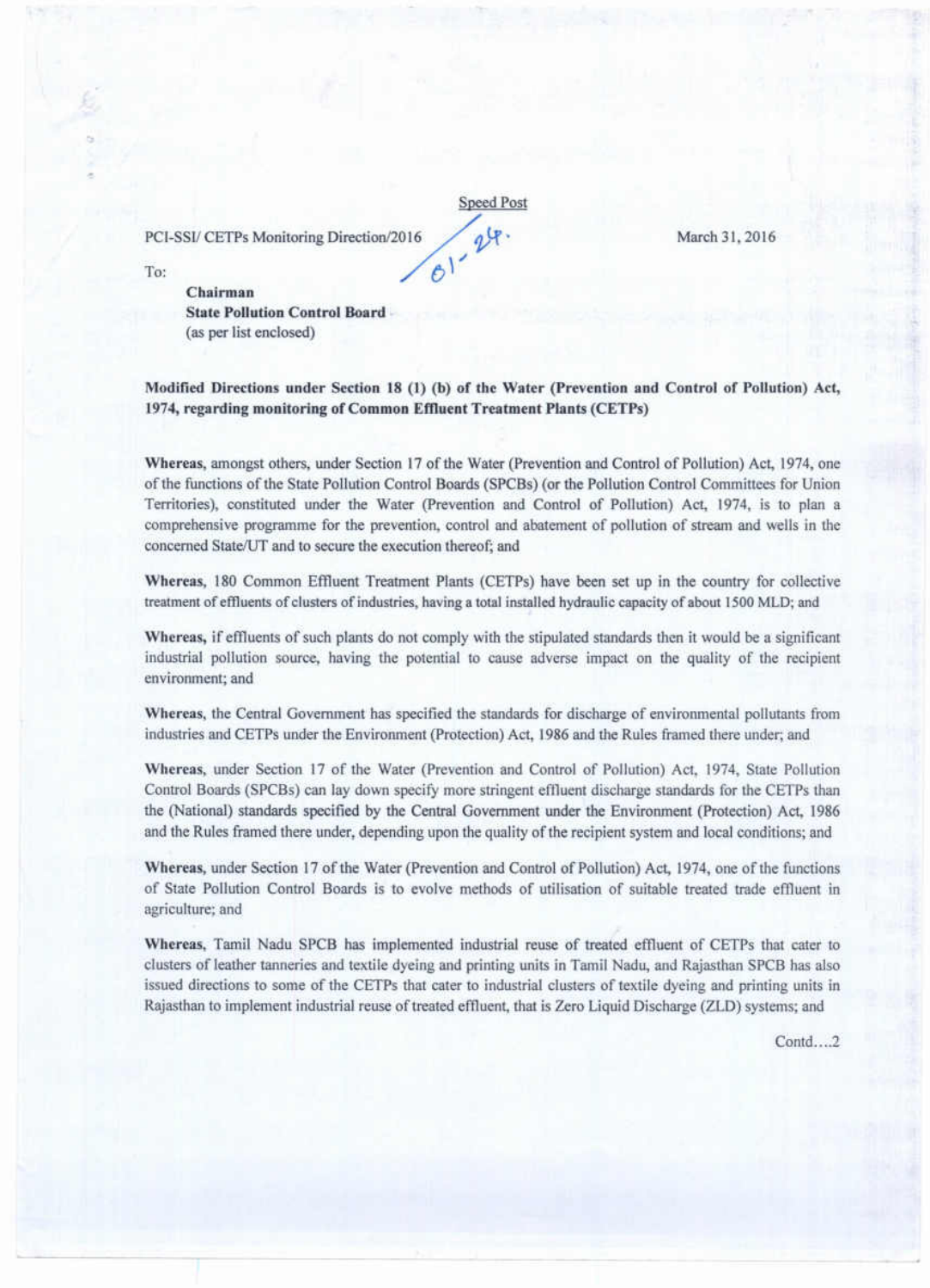Whereas, amongst others, under Section 16 of the Water (Prevention and Control of Pollution) Act, 1974, one of the functions of the Central Pollution Control Board, constituted under the Water (Prevention and Control of Pollution) Act, 1974, is to coordinate the activities of the SPCBs and provide technical assistance and guidance to them; and

Whereas, CPCB has been interacting with SPCBs regarding implementing effective monitoring mechanism to ensure compliance of effluent standards by CETPs and to stop direct discharge of untreated industrial effluent from industries / industrial area by passing the CETP for the area; and

Whereas, in exercise of the power conferred under Section 18 (1) (b) of the Water (Prevention & Control of Pollution) Act, 1974 Chairman, CPCB issued Directions to SPCBs of 12 states/UTs where CETPs were located (Haryana, Punjab, Uttar Pradesh, Delhi, Madhya Pradesh, Rajasthan, Andhra Pradesh, Karnataka, Tamil Nadu, Gujarat, Maharashtra, and West Bengal) vide letter No. B-22013/2/PCI-III/2008/ dated on 2<sup>nd</sup> September 2008, as below:

- *1. To initiate monitoring programme for all CETPs at least once every quarter and takefollow up action against industries/CETPs not complying with the prescribed standards.*
- *2. Not to permit expansion/establishment of the industrial units in the areas where the associated CETPs were not complying with the required standards and where such CETPs do not have adequate hydraulic load capacities.*
- *3. To submit action taken report every quarter on* (1) *and* (2) *above within one month of every quarter to CPCE; and*

Whereas, CPCB further requested SPCBs of the above 12 states/UTs vide letter dated 27<sup>th</sup> May 2009 to also take action to stop bypass of untreated industrial effluents from industries/industrial estates, wherever applicable, and to send Quarterly ATRs on a common format; and

Whereas, systems of quarterly or monthly monitoring of CETPs have been developed by SPCBs, but effective follow up action to achieve compliance of standards by non-complying CETPs is lacking, and quarterly ATRs on above directions are not being forwarded regularly by several SPCBs; and

Whereas, CPCB has issued direction under section 18(1) (b) of the Water (Prevention & Control of Pollution) Act, 1974 on 5<sup>th</sup>February 2014 to all SPCBs and PCCs to direct the CETPs to install online continuous effluent quality monitoring system for measurement of the sector-specific parameters and connect and upload the monitoring data at the servers of SPCBs/PCCs and CPCB by 31<sup>st</sup> March 2015. Further, CPCB had issued Show cause Notices cum Directions under Section 5 of the Environment (protection) Act, 1986 on  $23<sup>nd</sup>$ September 2015 to all CETPs to comply fully with the direction issued w.r.t. installation of online continuous effluent monitoring system; and

Whereas, in a review meeting on the above directions taken by Chairman, CPCB with Maharashtra and Gujarat SPCBs held on 18<sup>th</sup>November 2015, the Maharashtra SPCB informed that they are complying with the directions by not permitting new units / expansion in units under non-complying CETPs, except for such industries which do not influence CETPs, namely- i) Industries generating nil effluent, ii) 100% effluent recycling units, iii) Industries generating only concentrated stream disposed at CHWTSDF, and iv) Not resulting in increase in pollution load, which is governed by a policy decided in 2008; and

Contd...3

i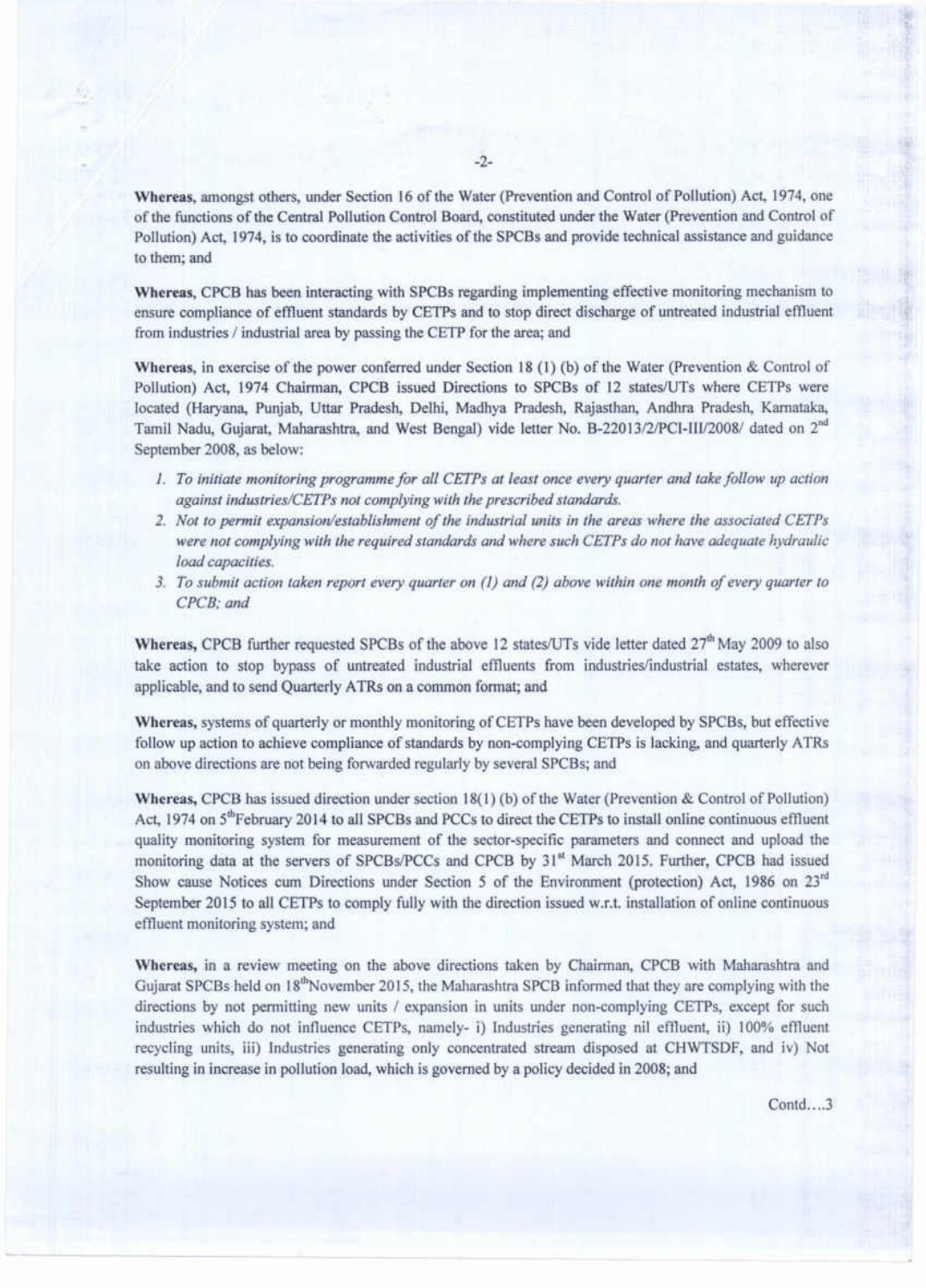Whereas, in the review meeting on the above directions held on  $18^{th}$ November 2015, the Gujarat SPCB informed that they are also complying with the directions by not permitting new units/expansion in units under non-complying CETPs, and stated that in some places in Gujarat the CETPs have unutilized hydraulic capacity and some new units that generate effluent of lower strength will dilute the effluent received by the CETPs; and

Whereas, the direction issued by CPCB on  $2<sup>nd</sup>$  September 2008 required review and adding new dimensions in view of the directions issued to CETPs to install online continuous effluent quality monitoring system and the new effluent standards for CETPs notified on 1"January 2016

Now Therefore, in exercise of the power conferred under Section 18 (1) (b) of the Water (Prevention & Control of Pollution) Act, 1974, the direction issued by CPCB to SPCBs on 2<sup>nd</sup> September 2008 regarding CETPs monitoring and follow up action is hereby modified and following Directions are hereby issued to SPCBslPCCs of states/UTs where CETPs exist, to immediately undertake following activities:

- *1. Carry out monitoring of all CETPs and the associated industrial areas at least every quarter:*
	- *a) to check compliance of inlet quality parameters of the CETP*
	- *b) to check compliance of the effluent standards for CETPs notified on ]'1 January 2016, or if any more stringent standards or ZLD condition specified by the SPCB*
	- *c) to check maintenance and calibration status of the online continuous effluent quality monitoring system in the CETP*
	- *d) to check occurrence of any bypass of untreated industrial effluents from industries/industrial area, wherever applicable*
- *2. Upload the performance status of all CETPs in respect of each monitoring on SPCB website regularly, startingfrom April 2016 (format enclosed).*
- *3. Not permit establishment/expansion of industrial units* in *the areas where the associated CETPs are not complying with the specified standards or where such CETPs do not have adequate hydraulic capacities,* except for such cases which do not impact performance of the CETP, such as:
	- *a) Not resulting in increase in pollution load such as industries generating nil effluent, 100% ejjluent recycling units, Industries generating only concentrated stream disposed at Common Hazardous Waste Treatment and Disposal Facility*
	- *b) CETP has unutilized hydraulic capacity, and the effluent of new industry / expansion will help in improving the performance of the CETP*

*(in all such cases the SPCB shall provide details and justification for granting permission to new units / expansion of existing units to CPCB every quarter)*

- *4. Take suitable action against industries / CETPs not complying with the prescribed standards.*
- *5. To take suitable action to stop bypass of untreated industrial effluents from industries / industrial estates, wherever applicable.*

Compliance with these directions shall be reported within one month.

केन्द्रीय प्रदूषण नियंत्रण बोर्ड  $F = 1.4$ 

Kumar Mehta)<br>Chairman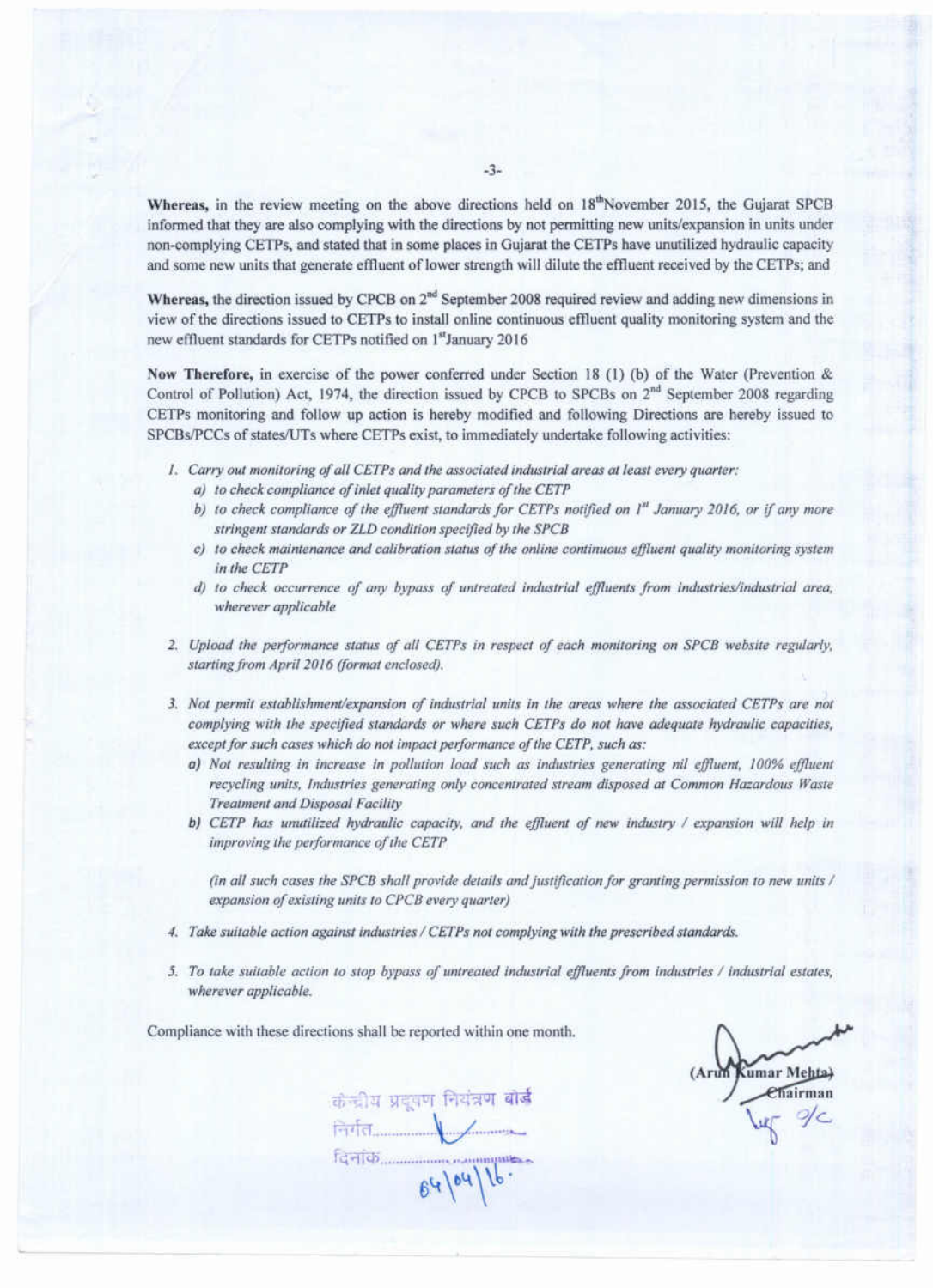### Copy to:

-'

- 1. Advisor (CP) Ministry of Environment & Forests Indiar Paryavaran Bhawan, JorBagh Road, New Delhi-I 10 003
- 2. Zonal Officer, Central Pollution Control Board, Zonal Offices (as per list enclosed)

4. IIc PCI-I, PCI-III, **IT** Divisions, CPCB

:for information please

: for follow up

Member Secretary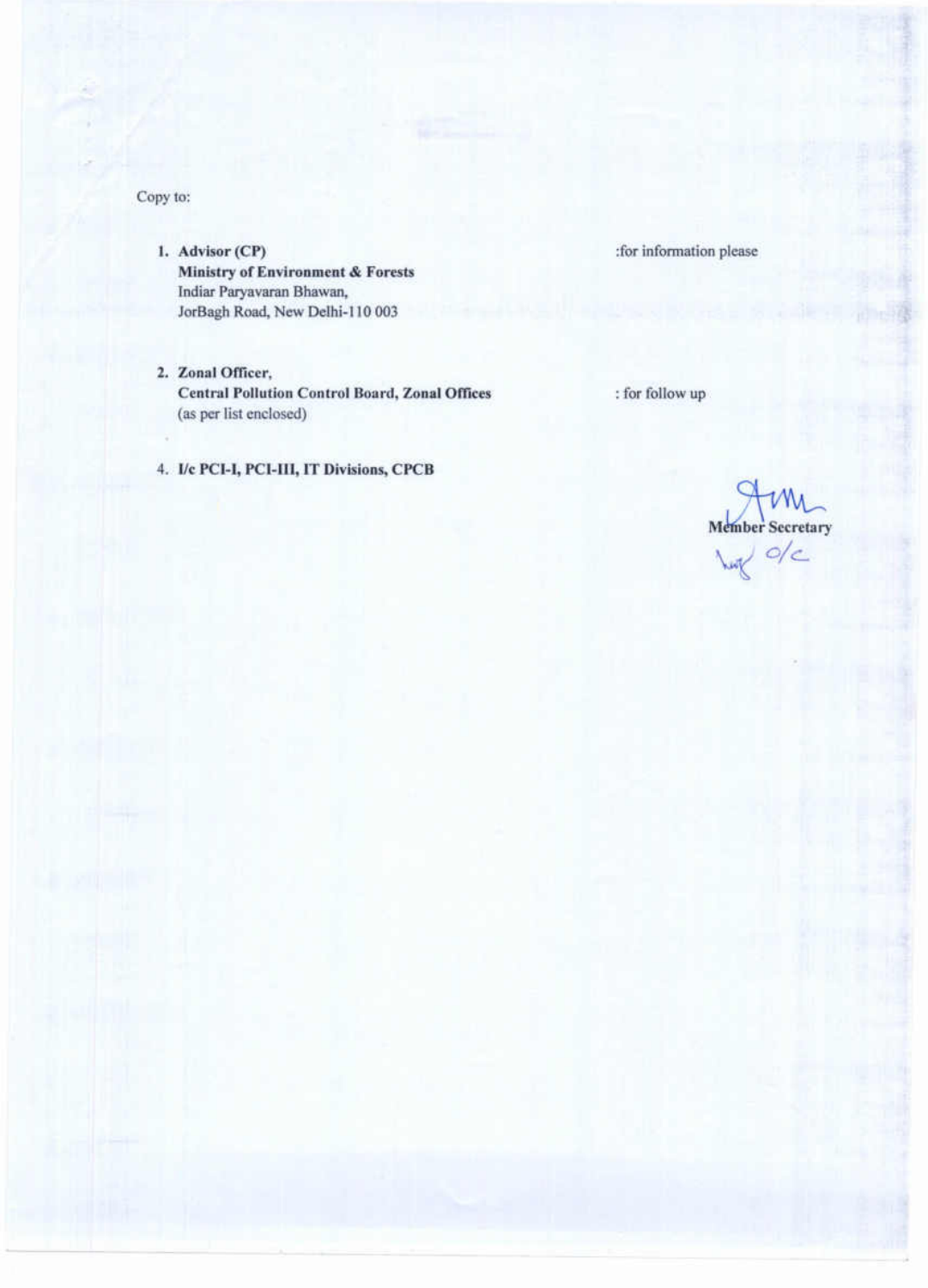| Sr.<br>No. | Name<br>and<br><b>Address</b><br>the<br><b>CETP</b> | Capacity<br>(MLD) | Design<br>Inlet<br>quality | <b>Final effluent</b><br>quality<br>standards or<br><b>ZLD</b> condition | Date of<br>monitoring | Wastewate<br>r treated in<br><b>CETP</b><br>(MLD) | Wastewater<br>bypassed<br>untreated in<br>the area, if<br>any (MLD) | Observed<br>Inlet<br>quality | Observed<br>Final<br>effluent<br>quality | Status of<br>online<br><b>CEQMS</b> | Status of<br>hazardous<br>waste<br>storage/<br>disposal |
|------------|-----------------------------------------------------|-------------------|----------------------------|--------------------------------------------------------------------------|-----------------------|---------------------------------------------------|---------------------------------------------------------------------|------------------------------|------------------------------------------|-------------------------------------|---------------------------------------------------------|
|            | $\overline{c}$                                      | $\overline{3}$    | 4                          | 5                                                                        | 6                     | $\tau$                                            | $\bf 8$                                                             | 9                            | 10                                       | 11                                  | 12                                                      |
|            |                                                     |                   |                            |                                                                          |                       |                                                   |                                                                     |                              |                                          |                                     |                                                         |
|            |                                                     |                   |                            |                                                                          |                       |                                                   |                                                                     |                              |                                          |                                     |                                                         |
|            |                                                     |                   |                            |                                                                          |                       |                                                   |                                                                     |                              |                                          |                                     |                                                         |
|            |                                                     |                   |                            |                                                                          |                       |                                                   |                                                                     |                              |                                          |                                     |                                                         |
|            |                                                     |                   |                            |                                                                          |                       |                                                   |                                                                     |                              |                                          |                                     |                                                         |
|            |                                                     |                   |                            |                                                                          |                       |                                                   |                                                                     |                              |                                          |                                     |                                                         |
|            |                                                     |                   |                            |                                                                          |                       |                                                   |                                                                     |                              |                                          |                                     |                                                         |
|            |                                                     |                   |                            |                                                                          |                       |                                                   |                                                                     |                              |                                          |                                     |                                                         |

## Format for uploading the CETP monitoring data on SPCBs website

*.:*

,

*, •• r\*

(Column 1-5: Basic information on CETP; Column 6-12: Inspection-specific information on observed performance during the inspection)

Note: Inlet and Final effluent quality to be reported in terms of pH, BOD, COD, TSS, TDS, and relevant special parameters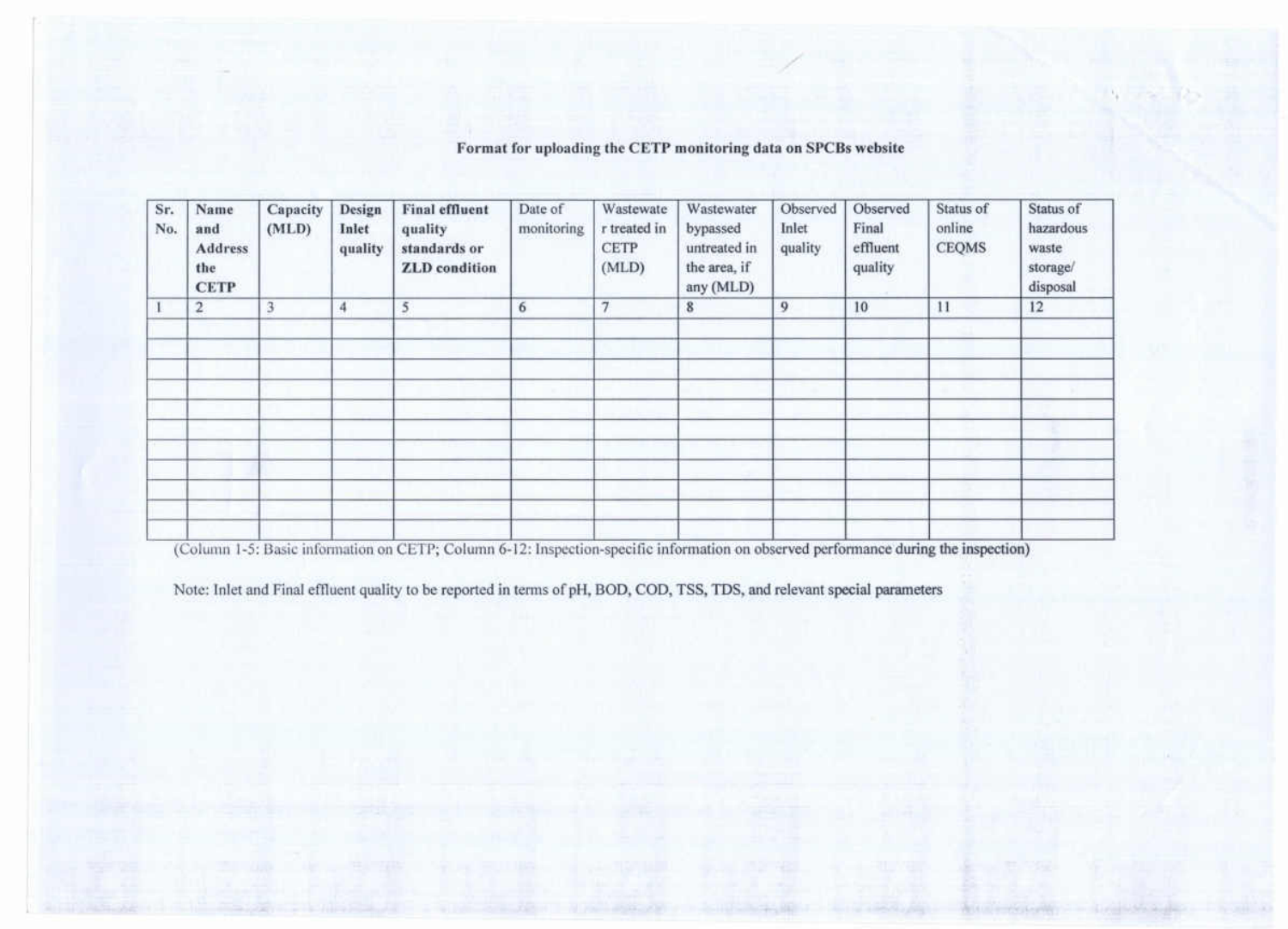# SPCBs/PCCs of states/UTs where CETPs exist

| Chairman,<br>Haryana State Pollution Control Board<br>$C-11$ , Sector - 6,<br>Panchkula (HARYANA)                                                                             | Chairman,<br>H. P. State Environment Protection &<br><b>Pollution Control Board</b><br>Him Bhawan, Phase-III,<br>Shimla-171 009, Himachal Pradesh          |
|-------------------------------------------------------------------------------------------------------------------------------------------------------------------------------|------------------------------------------------------------------------------------------------------------------------------------------------------------|
| Chairman,<br><b>J &amp; K State Pollution Control Board</b><br>Sheikh-ul-Alam Campus,<br>Behind Govt. Silk Weaving Factory,<br>Rajbagh, Srinagar (Jammu & Kashmir)            | Chairman,<br><b>Punjab Pollution Control Board</b><br>Vatavaran bhawan, Nabha Road,<br>Patiala 147001, Punjab                                              |
| Chairman,                                                                                                                                                                     | Chairman,                                                                                                                                                  |
| <b>Uttar Pradesh Pollution Control Board</b>                                                                                                                                  | UttarakhandEnvironment Protection &                                                                                                                        |
| TC-12V, VibhuthiKhand,                                                                                                                                                        | <b>Pollution Control Board</b>                                                                                                                             |
| Gomti Nagar, Lucknow 226010, U.P.                                                                                                                                             | 29/20, Nemi Road, Dehradun, Uttrakhand                                                                                                                     |
| Chairman,                                                                                                                                                                     | Chairman,                                                                                                                                                  |
| <b>Delhi Pollution Control Committee</b>                                                                                                                                      | Madhya Pradesh Pollution Control Board                                                                                                                     |
| 4 <sup>th</sup> Floor, ISBT Building,                                                                                                                                         | Paryavaran Parisar, E-5, Arera Colony,                                                                                                                     |
| Kashmiri Gate, New Delhi-110006                                                                                                                                               | Bhopal 463016, Madhya Pradesh                                                                                                                              |
| Chairman,                                                                                                                                                                     | Chairman,                                                                                                                                                  |
| <b>Rajasthan Pollution Control Board</b>                                                                                                                                      | Andhra Pradesh Pollution Control Board,                                                                                                                    |
| A-4, Institutional Area, JhalanaDoongri,                                                                                                                                      | Paryavaran Bhawan, A-III, Industrial Estate,                                                                                                               |
| Jaipur-302 004, Rajasthan                                                                                                                                                     | Sanath Nagar, Hyderbabad - 500 018, Andhra Pradesh                                                                                                         |
| Chairman,<br>Karnataka State Pollution Control Board<br>4 <sup>th</sup> & 5 <sup>th</sup> Floor, Parisara Bhawan,<br>No. 49, Church Street,<br>Bangalore - 560 001, Karnataka | Chairman,<br><b>Kerala State Pollution Control Board</b><br>Plamoodu Jn., Pattom Palace,<br>Trivandrum 695004, Kerala                                      |
| Chairman,                                                                                                                                                                     | Chairman,                                                                                                                                                  |
| Tamil Nadu Pollution Control Board,                                                                                                                                           | <b>Telangana State Pollution Control Board</b>                                                                                                             |
| No. 76, Mount Salai,                                                                                                                                                          | A-3, Industrial Estate,                                                                                                                                    |
| Guindy, Chennai- 600 032                                                                                                                                                      | Sanath Nagar, Hyderabad                                                                                                                                    |
| Chairman,<br><b>Gujarat Pollution Control Board</b><br>Sector 10-A, Gandhi Nagar 382043, Gujarat                                                                              | Chairman,<br>Maharashtra Pollution Control Board,<br>Kalpataru Points, 3-4 <sup>th</sup> floors, Opp. Cine Planet,<br>Sion Circle Sion (E), Mumbai-400 022 |
| Chairman                                                                                                                                                                      | Chairman                                                                                                                                                   |
| <b>Jharkhand State Pollution Control Board</b>                                                                                                                                | <b>West Bengal Pollution Control Board</b>                                                                                                                 |
| T.A. Building, HEC,                                                                                                                                                           | ParibeshBhavan, 10-A, Block LA, Sector III,                                                                                                                |
| P.O. Dhurwa, Ranchi - 834 004                                                                                                                                                 | Salt Lake City, Kolkata - 700 091                                                                                                                          |